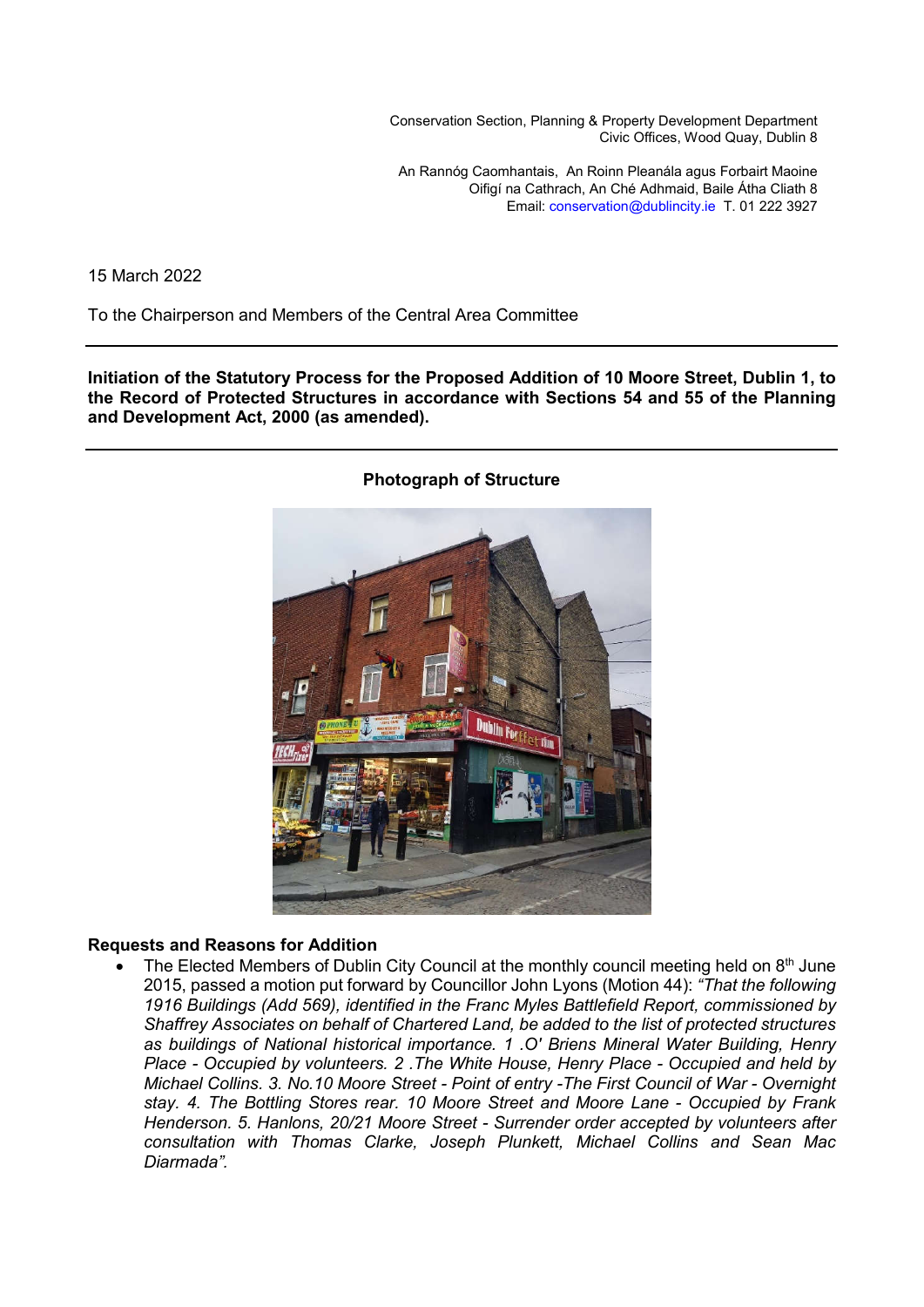Requested by Donna Cooney on 09 December 2015 as part of Draft Dev Plan 2016-22 (Submission 2564). 'I would recommend the listing of all the houses on Moore Street from No.10 through to the last house on the terrace to keep the character of the street scape at the site of the National Monument 14-17 Moore Street'.

The five structures referred to in the first bullet point above have been assessed individually with a separate report for each. 10 Moore Street, Dublin 1, forms the subject of this report.

## **Location and Land Use Zoning:**

The subject structure is located in an area zoned Z5, the objective of which is: "To consolidate and facilitate the development of the central area, and to identify, reinforce, strengthen and protect its civic design character and dignity".



#### **Architectural Conservation Area:**

10 Moore Street is not within an Architectural Conservation Area, but lies adjacent to the designated O'Connell Street ACA (2001); shown in diagonal green coloured cross hatch on Figure 1, above.

| <b>Planning</b><br>Ref. | <b>Description</b>                                                                                                                                                                                                                                                                                                                                                                                                                                                                                                                                                                                                                                                                                                                                                                                  | <b>Decision Date</b>                   |
|-------------------------|-----------------------------------------------------------------------------------------------------------------------------------------------------------------------------------------------------------------------------------------------------------------------------------------------------------------------------------------------------------------------------------------------------------------------------------------------------------------------------------------------------------------------------------------------------------------------------------------------------------------------------------------------------------------------------------------------------------------------------------------------------------------------------------------------------|----------------------------------------|
| 1355/98                 | The Project includes two floors of car-parking below basement level<br>(capacity 720 cars); four floors of mixed Retail and Leisure uses (approx.<br>40,000 sq.m. gross floor area) and comprising of Department Stores,<br>retail units, restaurants, bars, family entertainment centre and tourist<br>information. Also, on the upper level there are 15 multi- purpose<br>auditoriums for cinema, conference and theatre uses. There is also a 61<br>bedroom hotel with associated function rooms at 46/49 Upper O'Connell<br>Street which is presently occupied by Fingal County Council. The<br>proposal involves building under, on and over part of Moore Lane. The<br>listed facades of Nos. 57, 58 and Nos. 52/54 Upper O'Connell Street are<br>being retained as part of the development. | <b>Grant Permission:</b><br>23/10/1998 |
| 2479/08                 | Description has been abbreviated                                                                                                                                                                                                                                                                                                                                                                                                                                                                                                                                                                                                                                                                                                                                                                    | <b>Grant Permission</b>                |
|                         | 7 year permission for development at an overall site of c 2.17 hectares,<br>at nos 40-41, 42 (a protected structure), 43 (a protected structure), 44                                                                                                                                                                                                                                                                                                                                                                                                                                                                                                                                                                                                                                                | on appeal per                          |

## **Relevant Planning History:**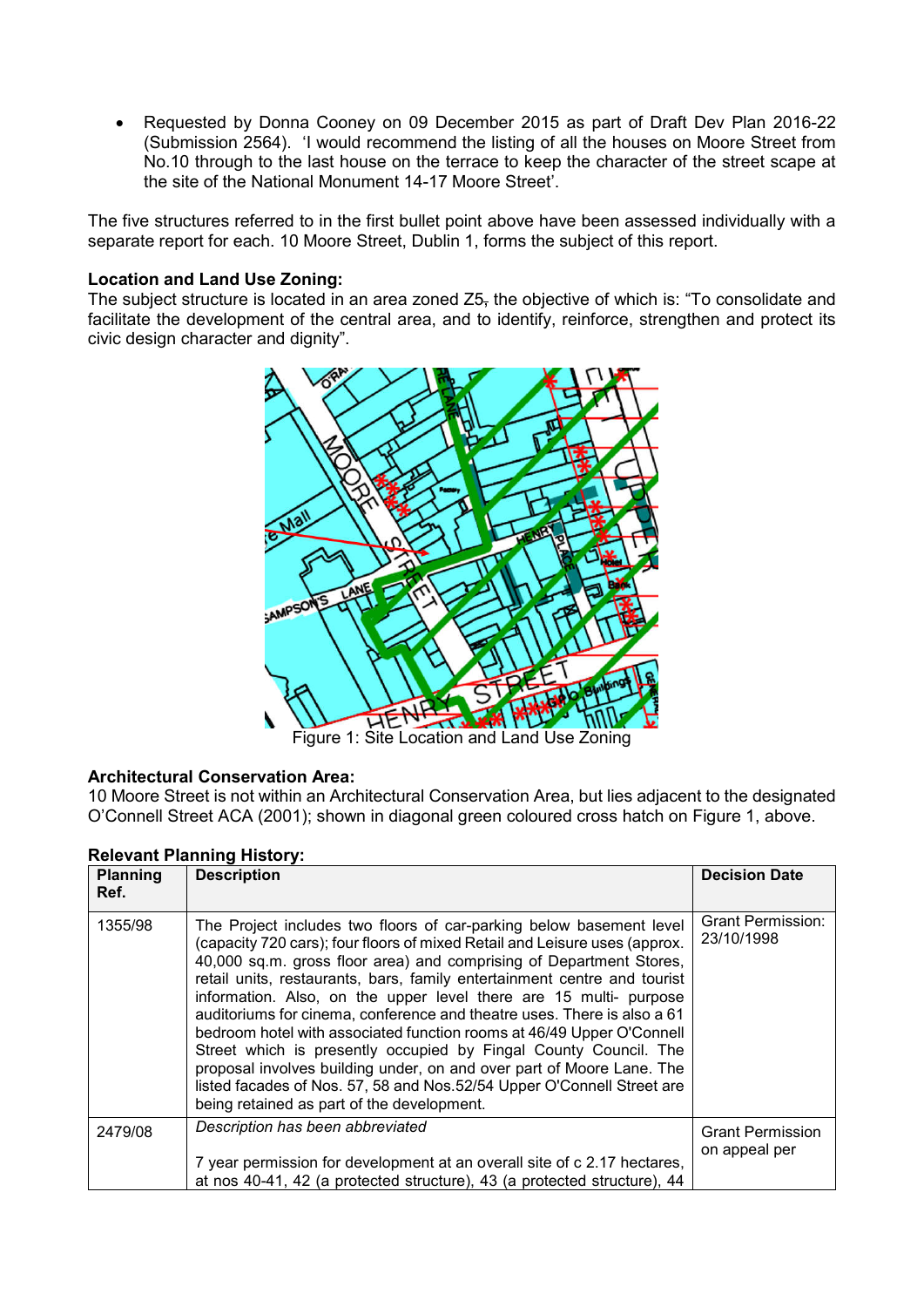| <b>Planning</b> | <b>Description</b>                                                                                                                                                                                                                                                                                                                                                                                                                                                                                                                                                                                                                                                                                                                                                                                                                                                                                                                                                                                                                                                                                                                                                                                                                                                                                                                                                                                                                                                                                                                                                                                                                                                                                                                                                                                                                           | <b>Decision Date</b>                                                                   |
|-----------------|----------------------------------------------------------------------------------------------------------------------------------------------------------------------------------------------------------------------------------------------------------------------------------------------------------------------------------------------------------------------------------------------------------------------------------------------------------------------------------------------------------------------------------------------------------------------------------------------------------------------------------------------------------------------------------------------------------------------------------------------------------------------------------------------------------------------------------------------------------------------------------------------------------------------------------------------------------------------------------------------------------------------------------------------------------------------------------------------------------------------------------------------------------------------------------------------------------------------------------------------------------------------------------------------------------------------------------------------------------------------------------------------------------------------------------------------------------------------------------------------------------------------------------------------------------------------------------------------------------------------------------------------------------------------------------------------------------------------------------------------------------------------------------------------------------------------------------------------|----------------------------------------------------------------------------------------|
| Ref.            |                                                                                                                                                                                                                                                                                                                                                                                                                                                                                                                                                                                                                                                                                                                                                                                                                                                                                                                                                                                                                                                                                                                                                                                                                                                                                                                                                                                                                                                                                                                                                                                                                                                                                                                                                                                                                                              |                                                                                        |
|                 | (a protected structure), 45-51, 52-54 (protected structures), 55-56, 57 (a<br>protected structure), 58 (a protected structure), 59, 60 (a protected<br>structure) and 61 (a protected structure) and 60a (otherwise 5 Henry<br>Place) O'Connell Street Upper, Nos 37-41a Henry Street, nos 1-13, 14-<br>17 (protected structures and a national monument) and 18-25 Moore<br>Street, nos 71 and 71a Parnell Street, nos 1-8 O'Rahilly Parade, nos 1-<br>15 Moore Lane, Nos 4-13 (including 3 Moore Lane) and 15-18 Henry<br>Place, nos 6-8 at the junction of Henry Place and Moore Lane and<br>including Clarkes Court off Moore Street, Moore Place off Henry Place,<br>Murphys Court off Moore Lane, part of Moore Lane from the junction of<br>Henry Place and Moore Lane to the junction of Moore Lane and<br>O'Rahilly Parade and part of Henry Place from the junction of Moore<br>Street and Henry Place to the rear of no. 61 O'Connell Street Upper (a<br>protected structure), Dublin 1. The site consists of the majority of a city<br>block bounded by Parnell Street, Moore Lane, O'Rahilly Parade, Moore<br>Street, Henry Street, Henry Place and O'Connell Street Upper, but for<br>the avoidance of doubt excludes nos 70 & 72-75 Parnell St, Nos 37-39<br>& 62-69 O'Connell St Upper, Nos 31-36 Henry St & Nos 1-3 Henry<br>Place, Dublin 1.<br>Note: permission granted for demolition of 10 Moore Street under Re.<br>Ref 2479/08                                                                                                                                                                                                                                                                                                                                                                                        | PL29N.232347:<br>24/03/2010                                                            |
| 2479/08X1       | As above - Extension of Duration of Planning Permission granted per<br>PL29N.232347.                                                                                                                                                                                                                                                                                                                                                                                                                                                                                                                                                                                                                                                                                                                                                                                                                                                                                                                                                                                                                                                                                                                                                                                                                                                                                                                                                                                                                                                                                                                                                                                                                                                                                                                                                         | Extension of<br>Duration granted:<br>21/07/2016                                        |
| 3927/09         | For a change of use planning permission to existing structures with<br>retail/commercial uses. The proposed planning permission will convert<br>the existing structure to a restaurant/cafe. The development will consist<br>of the refurbishment of no: 10,11 & 12 Moore Street, Dublin 1 into three<br>separate restaurants and part retail stores in No. 10. The gross floor<br>area shall be 359 sqm which will accommodate a cafe/restaurant area<br>with kitchen and storage.                                                                                                                                                                                                                                                                                                                                                                                                                                                                                                                                                                                                                                                                                                                                                                                                                                                                                                                                                                                                                                                                                                                                                                                                                                                                                                                                                          | <b>Grant Permission:</b><br>05/01/2010                                                 |
| 2862/21         | Description has been abbreviated<br>PROTECTED STRUCTURE: Dublin Central GP Limited intends to apply<br>for Permission for a period of 7 years at a site, 'Dublin Central - Site 4',<br>(c. 0.3 Ha) at Nos. 10 - 13 and Nos. 18 - 21 Moore Street, No. 5A Moore<br>Lane (also known as Nos. 15 - 16 Henry Place), Nos. 6 - 7 and Nos. 10<br>- 12 Moore Lane and Nos. 17 - 18 Henry Place (also known as Nos. 4 -<br>5 Moore Lane), Dublin 1. Also, the site includes the rear of Nos. 50 - 51<br>and Nos. 52 - 54 Upper O'Connell Street, No. 13 Moore Lane, No. 14<br>Moore Lane (otherwise known as Nos. 1 - 3 O'Rahilly Parade and Nos.<br>14 - 15 Moore Lane or Nos. 1 - 8 O'Rahilly Parade and Nos. 14 - 15<br>Moore Lane), Dublin 1 and otherwise generally bounded by No. 22<br>Moore Street and No. 13 Moore Lane to the north, Moore Lane to the<br>east, Moore Street to the west and Henry Place to the south. Nos. 14 -<br>17 Moore Street (National Monument / Protected Structures) is bounded<br>north and south by the proposed development. The proposed<br>development comprises a mixed-use scheme (c. 3,290 sq. m gross floor<br>area) in 2no. parts located north and south of the Nos. 14 - 17 Moore<br>Street (a National Monument / Protected Structures) ranging in height<br>from 1 - 3 storeys including retained independent single storey<br>basements comprising 15no. apartment units (c. 1,454 sq. m gfa), café<br>/ restaurant use (c. 864 sq. m gfa), retail use (c. 617 sq. m gfa), cultural<br>use (c. 60 sq. m gfa) and office use (c. 295 sq. m gfa). The proposed<br>development to the north of Nos. 14 - 17 Moore Street consists of: - Nos.<br>20 - 21 Moore Street are refurbished and adapted to provide 1no. café /<br>restaurant / licenced premises with takeaway / collection facility (c. 80 | Decision to Grant<br>Permission<br>12/01/2022; now<br>on appeal to An<br>Bord Pleanála |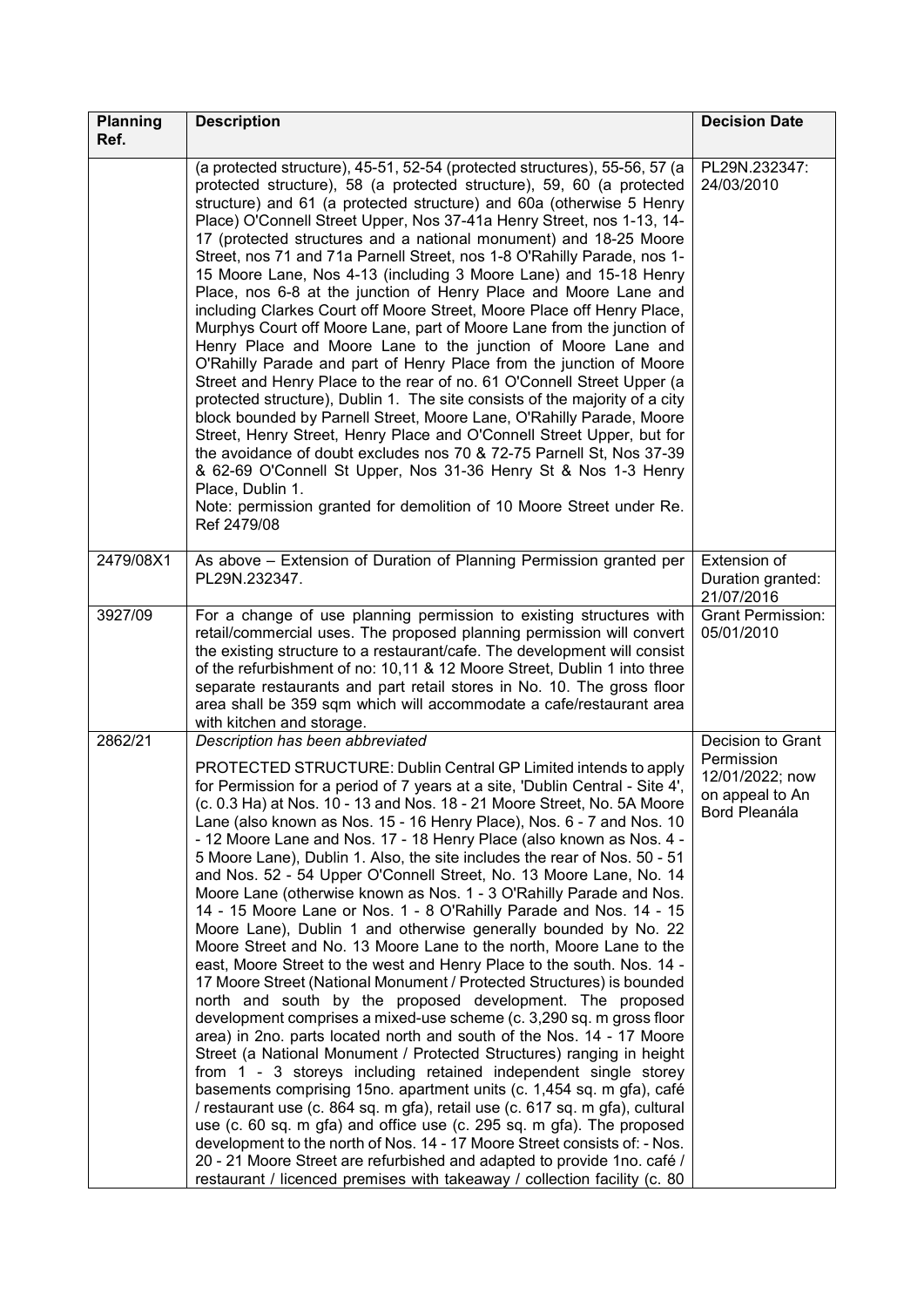| <b>Planning</b><br>Ref. | <b>Description</b>                                                                                                                                                                                                                                                                                                                                                                                                                                                                                                                                                                                                                                                                                                                                                                                                                                                                                                                                                                                                                                                                                                                                                                                                                                                          | <b>Decision Date</b> |
|-------------------------|-----------------------------------------------------------------------------------------------------------------------------------------------------------------------------------------------------------------------------------------------------------------------------------------------------------------------------------------------------------------------------------------------------------------------------------------------------------------------------------------------------------------------------------------------------------------------------------------------------------------------------------------------------------------------------------------------------------------------------------------------------------------------------------------------------------------------------------------------------------------------------------------------------------------------------------------------------------------------------------------------------------------------------------------------------------------------------------------------------------------------------------------------------------------------------------------------------------------------------------------------------------------------------|----------------------|
|                         | sq. m in total) at ground floor addressing both Moore Street and<br>proposed new public plaza to the rear and 1no. 1-bed apartment and<br>1no. 2 bed apartment located at 1st and 2nd floor level - 4no. in total<br>(cycle and bin storage at ground floor level). No terraces or balconies<br>are proposed to the residential units; Provision of a new 2 storey<br>extension at the side of No. 17 Moore Street (National Monument /<br>Protected Structure) to act as an extension for ancillary use to the<br>National Monument - a cultural facility (c. 60 sq. m gfa); Provision of an<br>archway between the gable of No. 20 Moore Street and the new 2 storey<br>extension to No. 17 Moore Street (National Monument / Protected<br>Structure) to form an entrance to a new public plaza off Moore Street;<br>Provision of a 2 storey building with profiled roof consisting 1no. licenced<br>restaurant / café unit with takeaway / collection facility (c. 250 sq. m gfa)<br>etc.<br>Note: The proposed development includes the retention of 10 Moore<br>Street with internal and external modifications; as per the decision of the<br>City Council to grant permission, including condition 17. (e) i & iv. The<br>decision is on appeal to An Bord Pleanála. |                      |

## **Recent Enforcement History:**

Recent planning enforcement files: E0457/21.

## **Description:**

This description is based on an internal and external inspection by the Conservation Section on the 5<sup>th</sup> August 2021, consideration of available research and documentation, together with the architectural heritage documents submitted as part of planning application Reg. Ref: 2862/21.

#### Exterior

10 Moore Street is an end of terrace, two-bay, three-storey over basement building, dating from c.1750, with 19<sup>th</sup> and early 20<sup>th</sup> century interventions, situated on the corner of Moore Street and Henry Place. Modern shop front to ground floor. M-profile roof gabled to Henry Place and hipped to the north, hidden behind granite capped parapet. Large yellow brick chimney stacks to north with rendered chimney stack to rear elevation. Cast-iron hexagonal hoppers with modern downpipe to Henry Place. Machine-made red brick laid in Flemish bond to front elevation with brick specials and red brick quoins to Henry Place corner. Yellow brick laid in English Garden Wall bond to Henry Place gable end, rendered to ground floor. Cement rendered rear and north elevation. Square headed window openings with granite cills and modern casements. Blocked up door opening to Henry Place with segmental headed opening (Fig. 5).

#### **Interior**

*Basement:* No access was afforded to the basement during the site visit (However, the documents submitted with the planning application Reg. Ref. 2862/21 include Appendix A4.3 that provides a photographic inventory of the basement area).

*Ground floor:* The ground floor is a single unit with modern finishes and support columns to the rear of the retail unit. There is door opening to complex of infill extensions to the rear. The ground floor staircase has been removed and there is temporary ladder access to the first floor.

*First floor:* 20<sup>th</sup> century timber floorboards and skirting boards. Modern plaster wall finishes with exposed brickwork in sections and lath and plaster ceiling, front room containing a modern ceiling rose. 20<sup>th</sup> century timber architraves to front room windows, all window openings blocked up with concrete blocks. Blocked up 18<sup>th</sup> century corner fireplace in north east corner of front room. Large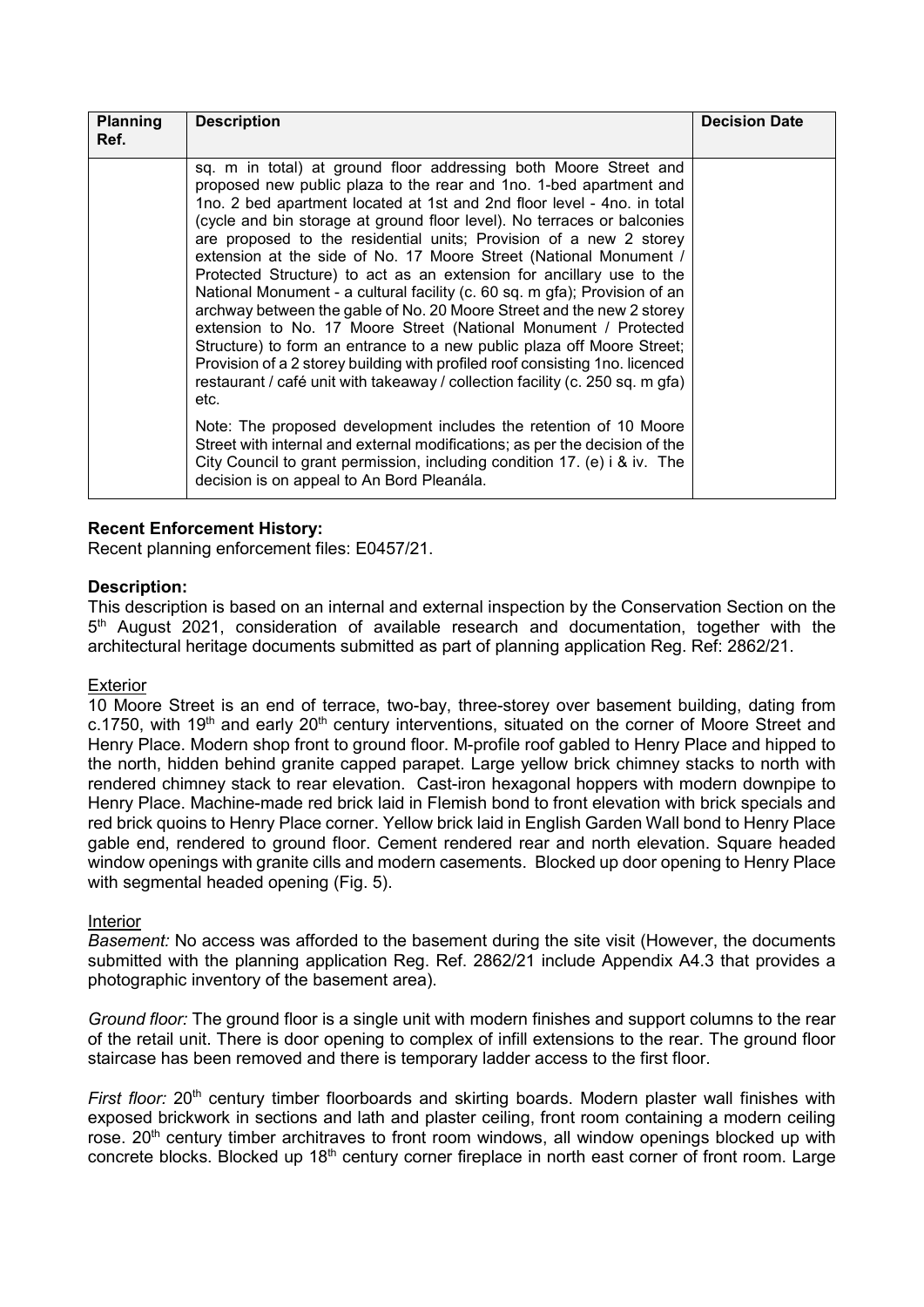square headed opening created in the spine wall between the front and rear rooms and internal service room created. Large duct piping cutting through rooms and vented through rear window.

*Second Floor:* Two rooms to front, a central corridor and one room to rear having 20<sup>th</sup> century timber floorboards, sections of skirting boards and flat panelled timber doors and architraves. Modern plaster wall finishes with exposed brickwork in sections and lath and plaster ceilings. The rear room has exposed brickwork to the structural party wall with 11 Moore Street (Fig. 8). A rebuilt brickwork area which differs from the surrounding brick coursing is apparent where the access 'creep hole' was created on the evening of the 28<sup>th</sup> April 1916. This was the first inter-building opening created along the terrace.

*Staircase:* Removed between ground and first floor. Openwell timber staircase with 20<sup>th</sup> century square profile balustrades/newel posts and curved handrail with ramped section to half landing.

## **Historical Background:**

The street patterns of Moore Street and Henry Place are visible on Rocque's map of Dublin, with the original house having a return onto Off Lane (Henry Place) with Old Brick Field Lane (Moore Lane) to the rear (Fig. 9).

The terrace has been completely developed by the first edition Ordnance survey map of 1847 with the basement well apparent to 10 Moore Street (Fig. 10). At this stage, there is a return visible onto Henry Place. In the 1830s and early 1840s, 10 Moore Street was in use mostly as an attorney's office. About 1843, a provision dealer opened a shop with tenements overhead. This pattern of occupancy remained the same up to the 1930s.

By the time of the 1891 OS map, the return had been removed (Fig.11). The front basement well appears to have been covered by the pavement and basement steps are apparent in the rear site. Around 1909, the shop keeper T.F. Cogan carried out upgrading works creating a single family dwelling over the shop.

## *1916 Historical Association*

Henry Place, Moore Street and the environs bore witness to the urban conflict of Easter 1916. On the evening of Friday 28<sup>th</sup> April, a detachment led by the O'Rahilly initially attacked the British army barricade at the northern end of Moore Street by means of a full frontal assault. (Myles, F., page 25).

The next group of men to evacuate were led by Liam Tannman with the intention of identifying a secure place to evacuate the GPO garrison to. '*We rushed across the road into Henry Place and at the end of Henry Place turned the corner left and when we showed up opposite Moore lane we came under fire… We stooped and ran across…The corner house of Moore Street seemed the best place that could be got.. I instructed the men to enter at once and dashed myself to the angle of Henry Place… I shouted at once 'Come on' and the garrison poured out into Henry Place…*' (WS 242)

Other witness statements confirm that the side door of 10 Moore Street was significant in allowing the leadership, including Connolly on a stretcher, and GPO garrison a swift and safe access to a fallback position with 10 Moore Street serving as the General Headquarters overnight. This has been confirmed by various eye witness accounts namely John Twamley (W.S.629), Charles Saurin (W.S. 288), Seamus Robinson (W.S. 156).

*'At the last house of this lane with a frontage in Moore St, Commandant General P.H.Pearse was standing in a gable end doorway.'* (Charles Donnelly, W.S. 824)

What followed was the breaking through of party walls with the remaining GPO garrison distributed itself throughout the block as far as today's O'Rahilly Parade. (*Myles, F., page 25)*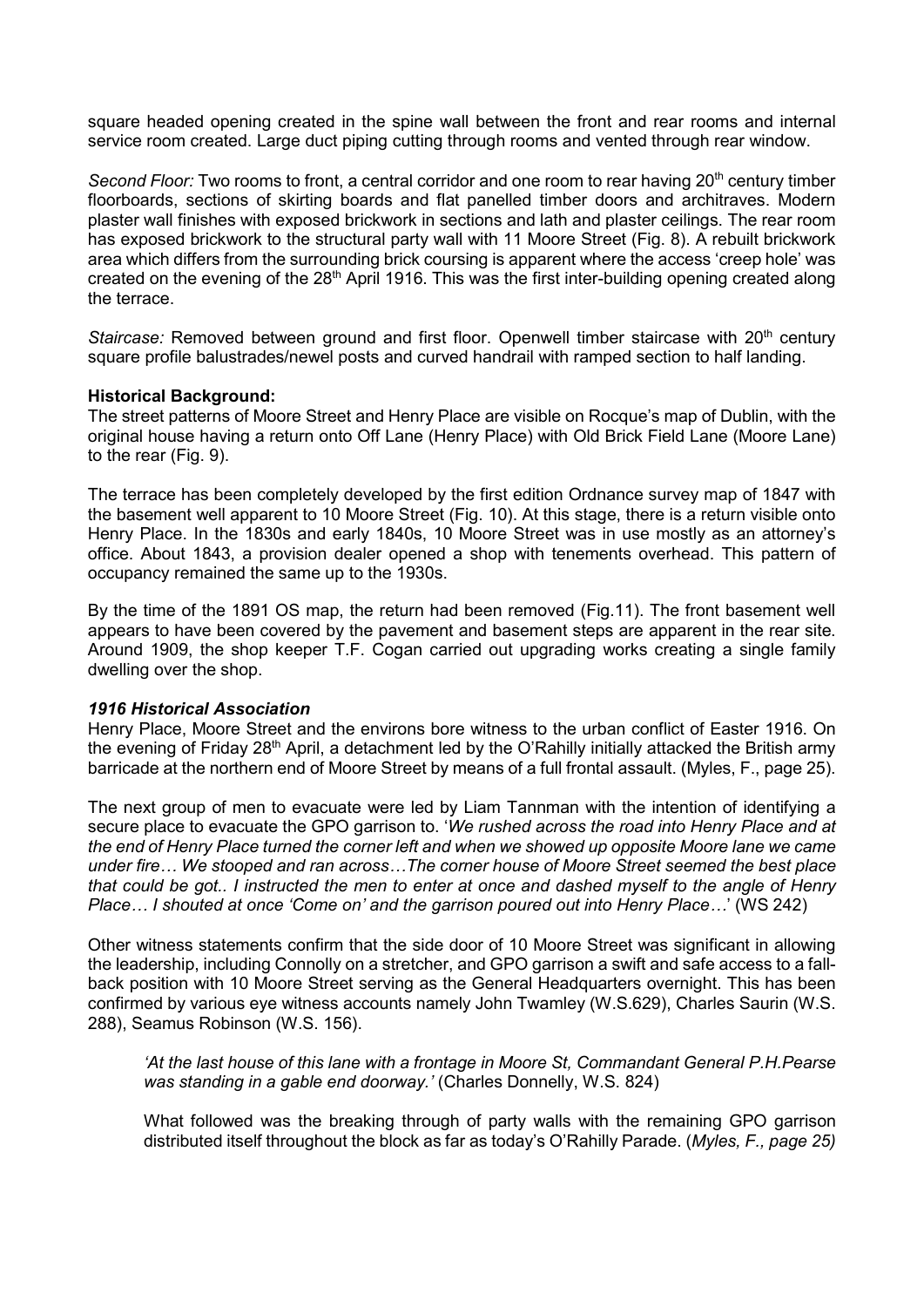*'We were using a very large crowbar, and each man would take his turn for a few minutes and then stop to rest…'* (Seamus Robinson, W.S. 156) The trace of the subsequent repaired opening is evident in the second floor rear room of 10 Moore Street.

### *Post 1916*

By the 1940's, the upper floors were separate to the retail occupancy at ground and basement. In the 1950's, KC Confectionary carried out works incorporating access into 16 Henry Place and 5a Moore Lane. Since they left in the 1980s, the building has had various retail and commercial uses.

## **NIAH Record:**

The NIAH uses eight categories of special interest (architectural, historical, archaeological, artistic, cultural, scientific, technical & social) and identifies five categories of rating in seeking to rank buildings. The NIAH rating values are International, National, Regional, Local and Record Only (I, N, R, L, O). Structures which are considered of International, National, and Regional significance are deemed worthy of inclusion on the RPS.

The National Inventory of Architectural Heritage (NIAH) survey has been carried out for the area under Stage 1 of the Dublin Survey. 10 Moore Street was surveyed, but not recorded.

#### **Assessment of Special Interest under the Planning and Development Act 2000:**

The Conservation Section considers the structure at 10 Moore Street, Dublin 1, to be of architectural, historical, social and cultural interest, as follows:

## ARCHITECTURAL

The building, though altered and refurbished over the centuries, retains the structural and plan form of the 18<sup>th</sup> century structure with traces of corner fireplaces and extant original construction material hidden under later interventions. The structure makes a positive contribution to its streetscape setting which affords it architectural interest.

#### **HISTORICAL**

This is in addition to the historic fabric having survived through the significant historical events that took place in and around the structure during Easter 1916. The positioning of the side door out of the firing line afforded the GPO garrison swift and relatively safe access to a fall-back position following their evacuation from the burning GPO. The traces of the physical endeavour of breaking through the gable wall of 10 Moore Street is testament to the resilience of this Volunteers. This structure has historical interest as the location of important national events that unfolded there on the evening of 28<sup>th</sup> April 1916. This is irrespective of the subsequent alterations as the salient historic fabric is still retained and the structure is a poignant memorial to a defining moment in our nation's history.

## **SOCIAL**

The characteristic of special social interest embraces those qualities for which this structure as the first building to be entered in 1916 on the terrace, which now includes the National Monuments of 14-17 Moore St, has become part of the political symbol in creating our national identity.

#### CULTURAL

The structure's link to the 1916 Rising and the references to it in witness statements from the Volunteers involved, has acquired cultural significance in the intervening century. The *Architectural Heritage Protection Guidelines for Planning Authorities* state that special interest can be assigned to '*…more modest works of the past that have acquired cultural significance with the passing of time.' (*2011, 28). The 1916 Rising was a seminal event in Irish history that has understandably taken on cultural importance, and this, naturally, includes surviving elements of our architectural heritage that played a role in the events of that week.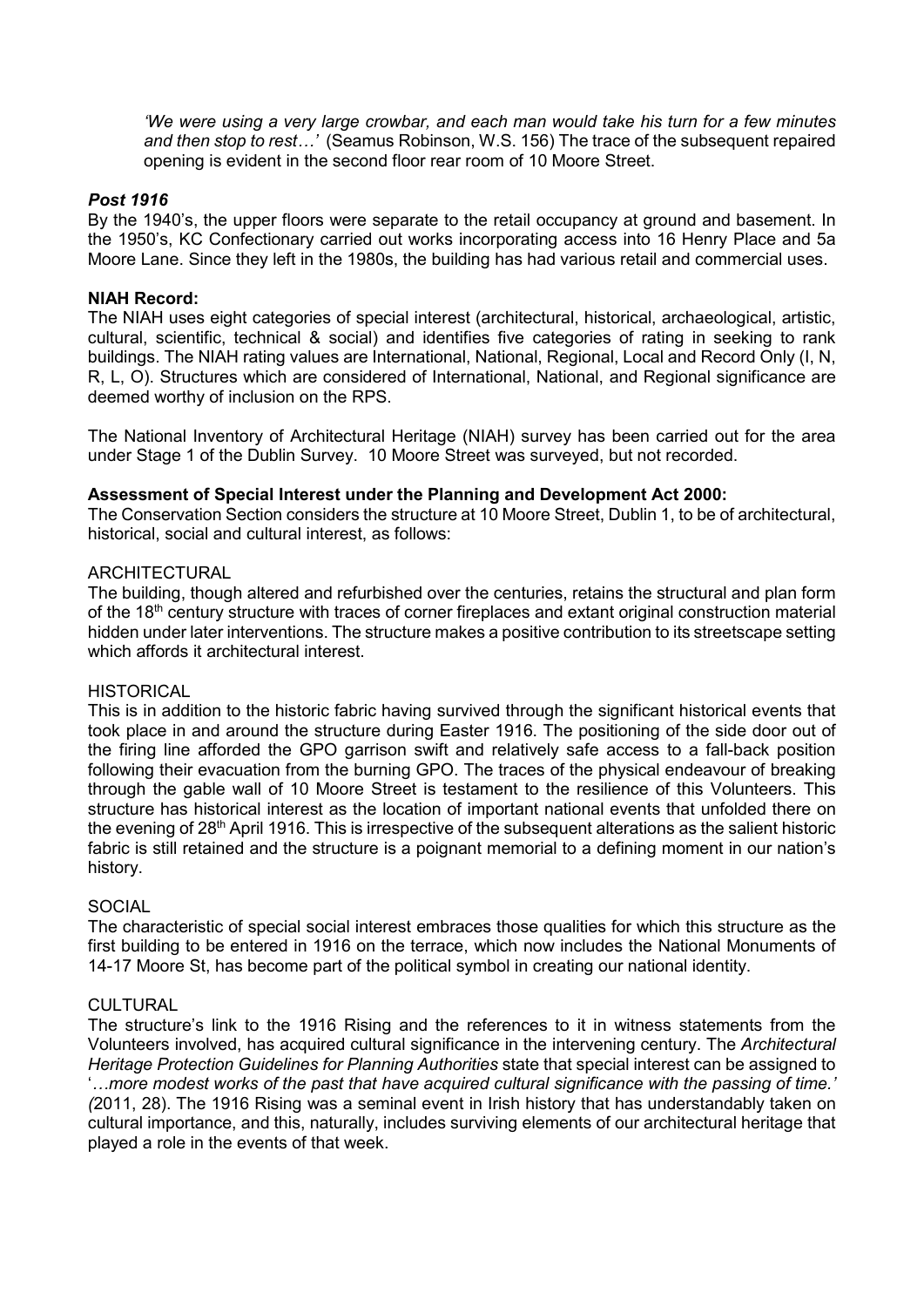Following on from the initial report of the Moore Street Consultative Group, the Moore Street Advisory Group published 'Moore Street Report 2 – Securing History' in July 2019 and 'Moore Street Report Securing History 3' on the 5 May 2021. The latter states that *"No. 10 Moore Street is of particular importance as it was at this location that the rebels entered the terrace to take shelter from the British bullets raining down on Moore Street and Moore Lane".* 

10 Moore Street, Dublin 1, would be considered of 'National' significance, on the basis of the NIAH significance/ratings above.

#### **References:**

Myles, F. (2012) Battlefield Archaeological Assessment: Moore Street and Environs. Molloy & Ass, Assignment of Significance of Certain Upstanding Building Fabric report, Appendix A4.11 as part of the planning submission for 2862/21 Historical Mapping - Ordnance Survey Ireland (osi.ie). Accessed 17/12/21 Moore Street Advisory Group, 'Moore Street Report 2 – Securing History', 31 July 2019 and 'Moore Street Report Securing History 3', 5 May 2021 www.militaryarchives.ie, various witness statements. Accessed 17/12/21

#### **Conclusion:**

The Conservation Section concludes that the building comprising 10 Moore Street, Dublin 1, merits inclusion on the Record of Protected Structures on the basis of its architectural, historical, social and cultural significance.

The extent of the proposed Protected Structure status and curtilage is outlined in Fig. 2 of this document (below).

It is now proposed to initiate the statutory process for the proposed addition of this structure to the Record of Protected Structures. This includes undertaking a statutory public consultation process in accordance with Section 55 of the Act. Following the statutory consultation process, a further report will be prepared taking any submissions and observations received into consideration, with a recommendation to the City Council to proceed or not with the proposed addition, or with a recommendation including amendments to the proposed addition.

#### **Recommendation:**

It is recommended that the statutory process to initiate the proposed addition of 10 Moore Street, Dublin 1, to the Record of Protected Structures, in accordance with Sections 54 and 55 of the Planning and Development Act, 2000 (as amended), be noted.

| <b>Recommendation</b>     |                                |  |  |  |
|---------------------------|--------------------------------|--|--|--|
| <b>Address</b>            | Description (to appear on RPS) |  |  |  |
| 10 Moore Street, Dublin 1 | <b>Commercial Premises</b>     |  |  |  |

\_\_\_\_\_\_\_\_\_\_\_\_\_\_\_\_\_\_\_\_\_\_\_\_\_\_\_ \_\_\_\_\_\_\_\_\_\_

15/03/2022

Paraic Fallon Senior Planner **Date**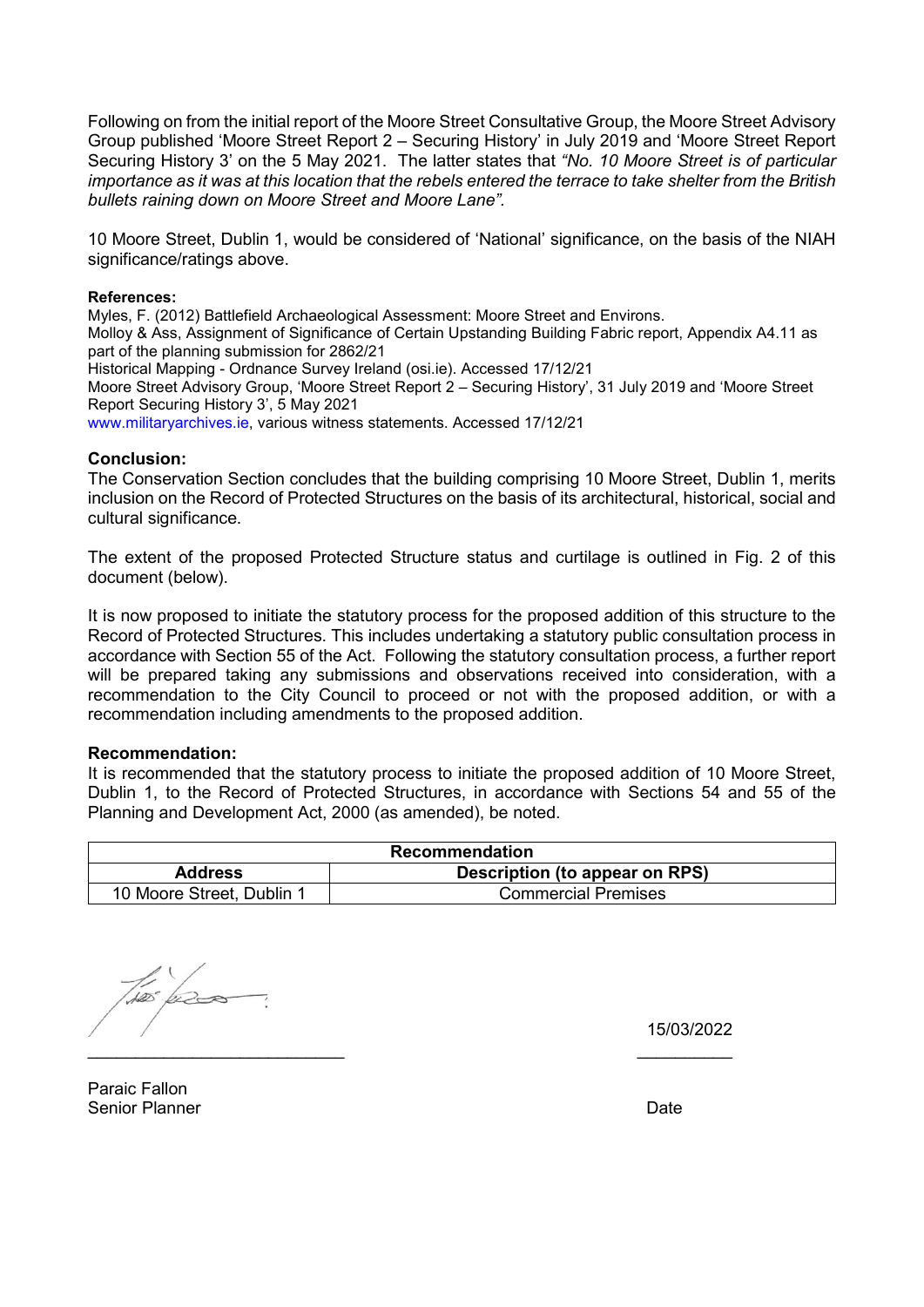## **Extent of Protected Structure Status**

The extent of protected structure status & curtilage is shown on the map below in red.



## **Photographs**

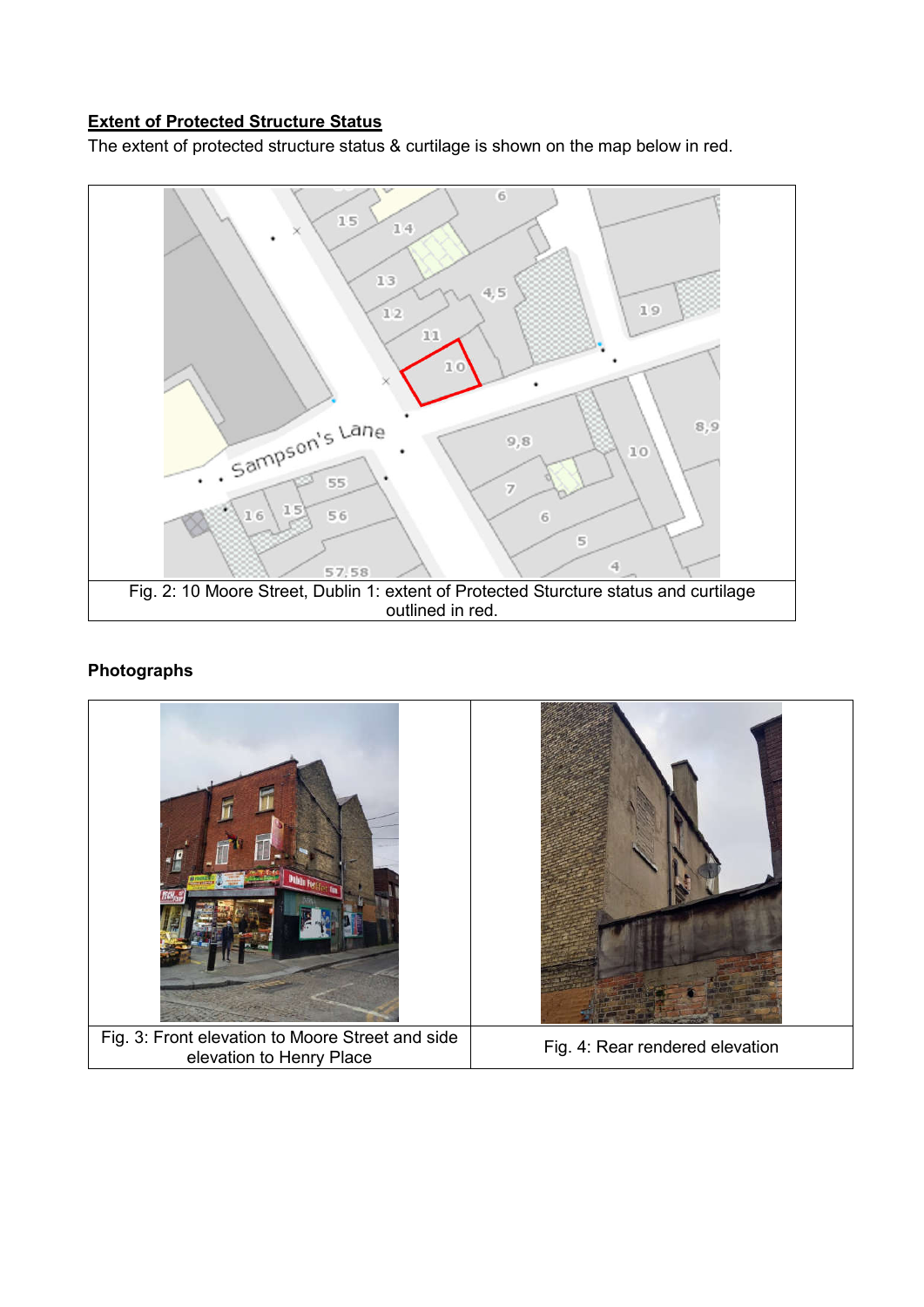

Fig. 5: Blocked up side door to Henry Place. Fig. 6: Staircase viewed from first floor



# **Historic Maps**